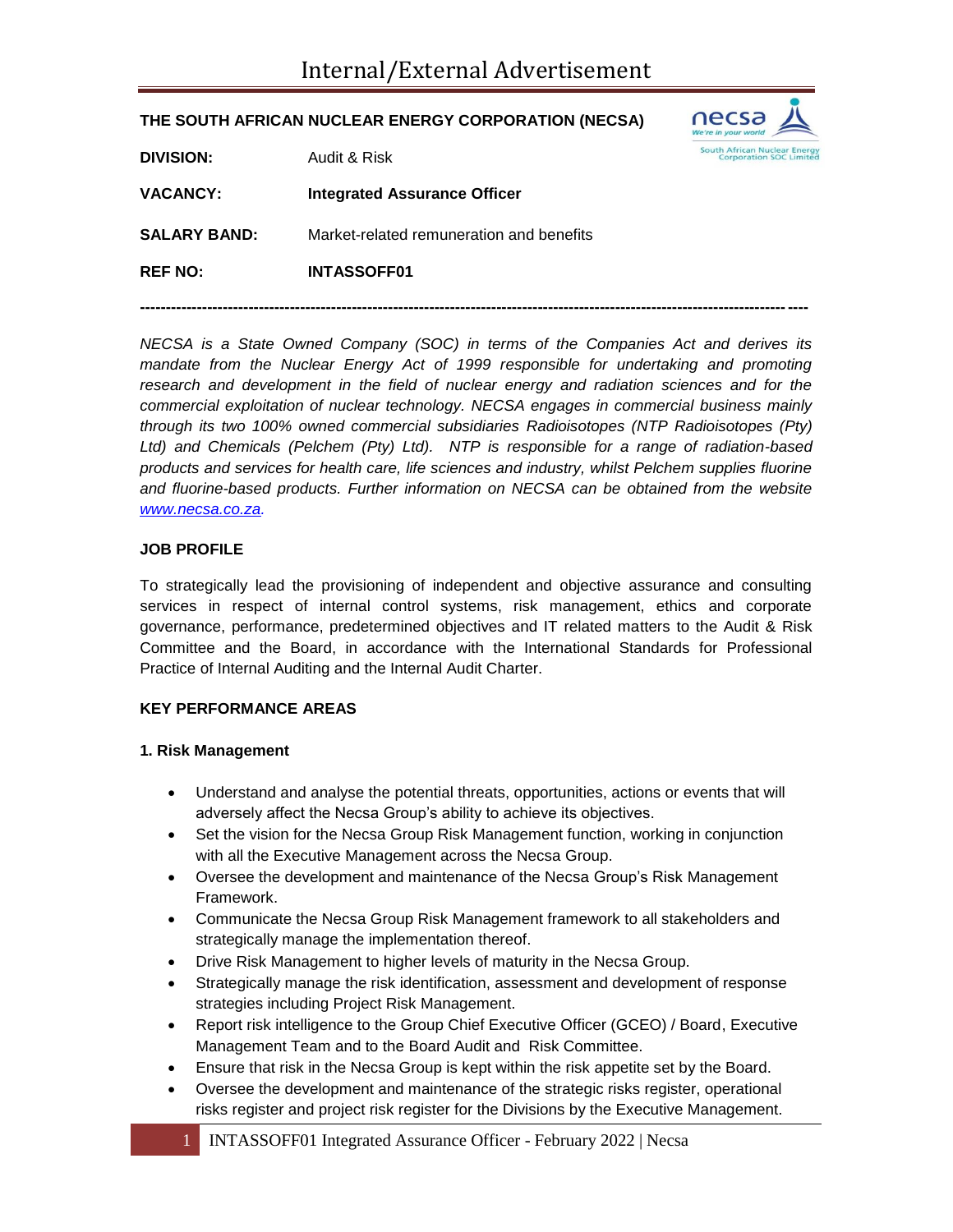- Strategically manage the Combined Assurance Implementation for the Necsa Group.
- Strategically manage Business Continuity Management (BCM) inclusive of the Disaster Recovery plan.
- Strategically manage the development and maintenance of Necsa Group' Anti-Fraud and Corruption Strategy.
- Strategically manage the development and maintenance of the Necsa Group Compliance Management Strategy.

## **2. Audit**

- Lead the strategic alignment of the Necsa Group's Audit function in achieving its strategic objectives in compliance with the Public Finance Management Act (PFMA), New Companies Act, SARS Act, the Nuclear Energy Act, King Ill report on corporate governance, and other statutory and regulatory requirements.
- Ensure compliance of Internal Audit with the Code of Conduct of the Institute of Internal Auditors and with regulations and requirements of the International Standards for the Professional Practice of Internal Auditing to ensure the provisioning of effective and quality internal auditing services to the Necsa Group.
- Strategically manage the development, implementation and maintenance of the Necsa Group's Internal Audit Charter, methodology, policies, processes and procedures as well as the annual and 3-year plan as approved by the Audit and Risk Committee.
- Ensure the auditing of performance, predetermined objectives, systems (Financial and HR), compliance and Information Technology (IT) on an annual basis.
- Report audit activities and findings on a quarterly basis to the Audit & Risk Committee, and ensure that all findings and recommendations are followed up and implemented.
- Strategically manage and ensure risk identification, risk assessment and risk mitigation within Necsa Group.
- Strategically manage and ensure the review financial transactions in terms of GAAP accounting principles and FRS international financial reporting standards.

#### **3. Cost Management**

 Compile the Audit and Risk budget for approval by the Group Chief Executive Officer and manage expenditure in line with approved parameters.

#### **4. People Management**

 Strategically manage the performance of individual staff members according to approved KPA's and with due consideration of qualitative measures.

#### **JOB REQUIREMENTS:**

#### **Key Knowledge and skills:**

 Knowledge of relevant statutory and regulatory requirements, i.e. PFMA and Treasury Regulations, Companies Act, SARS, Nuclear Energy Act, and other relevant regulations.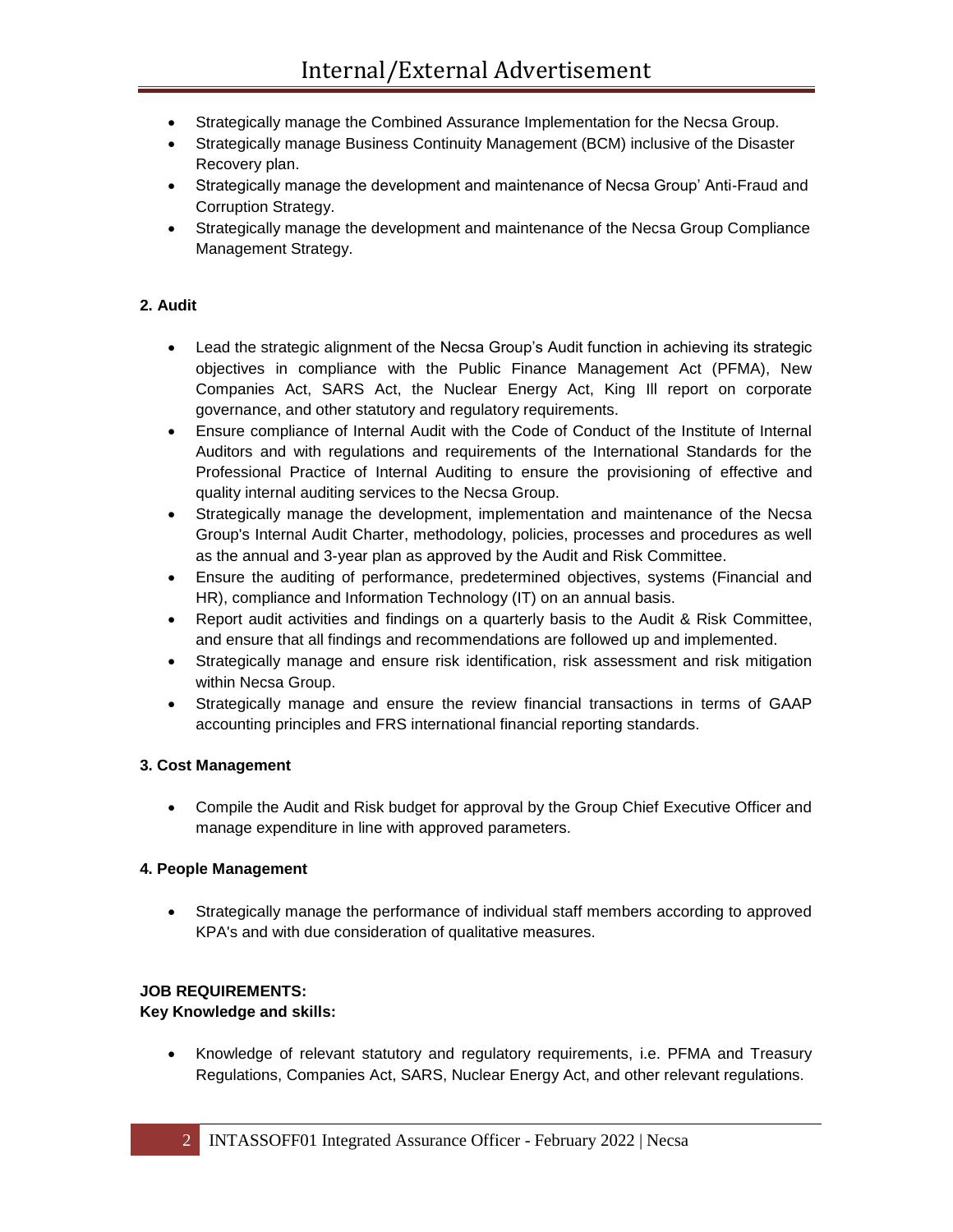- Good understanding / knowledge of governance practices, internal control systems and ability to monitor Audit and Risk management activities / programmes (and implementation thereof).
- Knowledge of corporate governance requirements.
- Internal audit and assurance practices.
- Enterprise risk management concepts, frameworks and methodology.
- Public sector risk management framework.
- Knowledge of King Ill, IFRS financial principles and reporting requirements.
- In-depth understanding of risk management, corporate governance, ethics and performance management principles.
- Knowledge of International Standards of the Professional Practice of Internal Auditing, Risk and the Code of Ethics developed by the Institute of Internal Auditors (IIA).

## **Competencies**

- Strategic Thinking
- Institutional Statutes
- Resilience & Stress Management
- Assertiveness
- Relationship Building
- Problem Solving
- Judgement & Decision Making
- Trust & Credibility
- Communication
- Anticipating & Managing Change

# **MINIMUM QUALIFICATIONS AND EXPERIENCE:**

- Honours Degree in Audit or Risk Management or equivalent.(NQF level 8)
- Post Graduate qualification in Leadership.
- Minimum of 15 years' experience in a multi-disciplinary audit and risk environment, which must include 5 years' experience in an Executive Management role.
- Proven track record of experience on Executive Management level in an Audit and Risk environment.

Closing date: **14 February 2022.**

#### **ENQUIRIES**

For more information about the position, you can contact **Mr John Nkwana on 066 293 4486.**

## **Interested candidates are invited to forward their updated CVs with certified copies of educational qualifications via e-mail to [IA.recruitment@necsa.co.za](mailto:IA.recruitment@necsa.co.za)**

**The appointment of a candidate is subject to the outcome of medical and security checks. Necsa Group is committed to Employment Equity when recruiting, therefore, priority will be given to African Females, African Males and people with disabilities, in support of achieving our Employment Equity targets.**